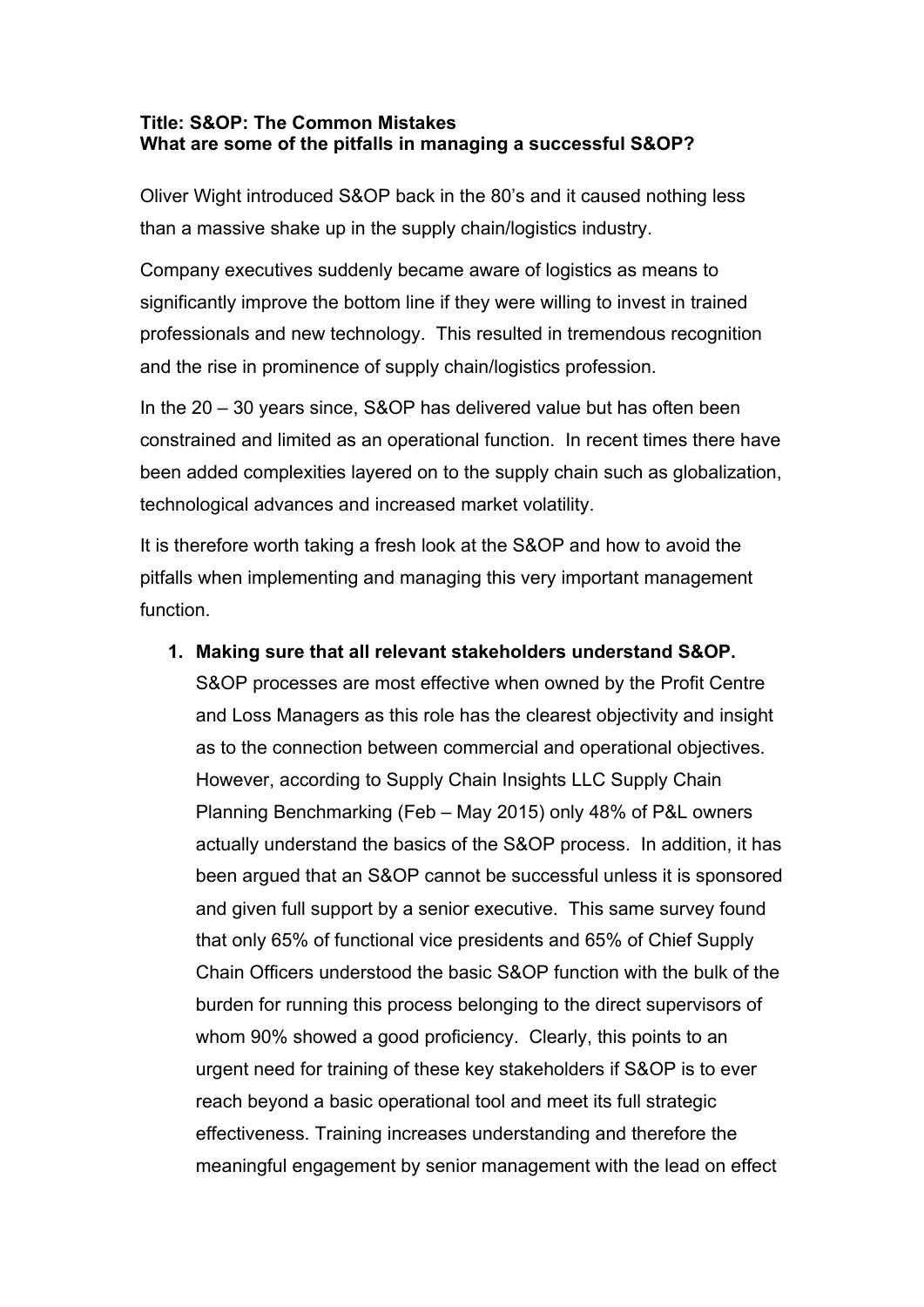being an increase in executive ownership.

### **2. Cross-cultural engagement.**

Research around S&OP failures right after the global downturn showed that a third of the respondents did not have Sales engaged in the S&OP process. Almost half did not have Operations or Finance engaged. Lack of a way to translate between different functional views of information tended to leave one or more participants out of the process. Sales would input revenues by account, Operations would need demand in units by product, and Finance wanted to see net margin. To really make S&OP work, you need to have the same information, but expose it to each stakeholder in the form they need and understand.

# **3. "Keep it simple" principle.**

Thanks to technology, there are a plethora of data and metrics sources that companies can draw on these days when analyzing their S&OP. The negative side to this can be that there is a habit of being paralysed and bogged down in the detail. Better to pin point the big key metrics and make sure these are transparent and accurate for everyone and that there are systems and processes that capture all the information that relate to decisions around those key metrics.

# **4. Building in Flexibility**

In recent years, there has been a trend towards planning towards "one number". This refers to an organisation working together off the same play book, working off the one set of plans, and in other words, working to the 'one number'. However, if there is too rigid a focus on numbers it becomes impossible to reconcile any changes if things do not go to plan. The ability to react quickly to external forces such as a downturn in the marketplace or an unexpected success in the launch of a new product can be the critical difference that determines a company's success or even their survival.